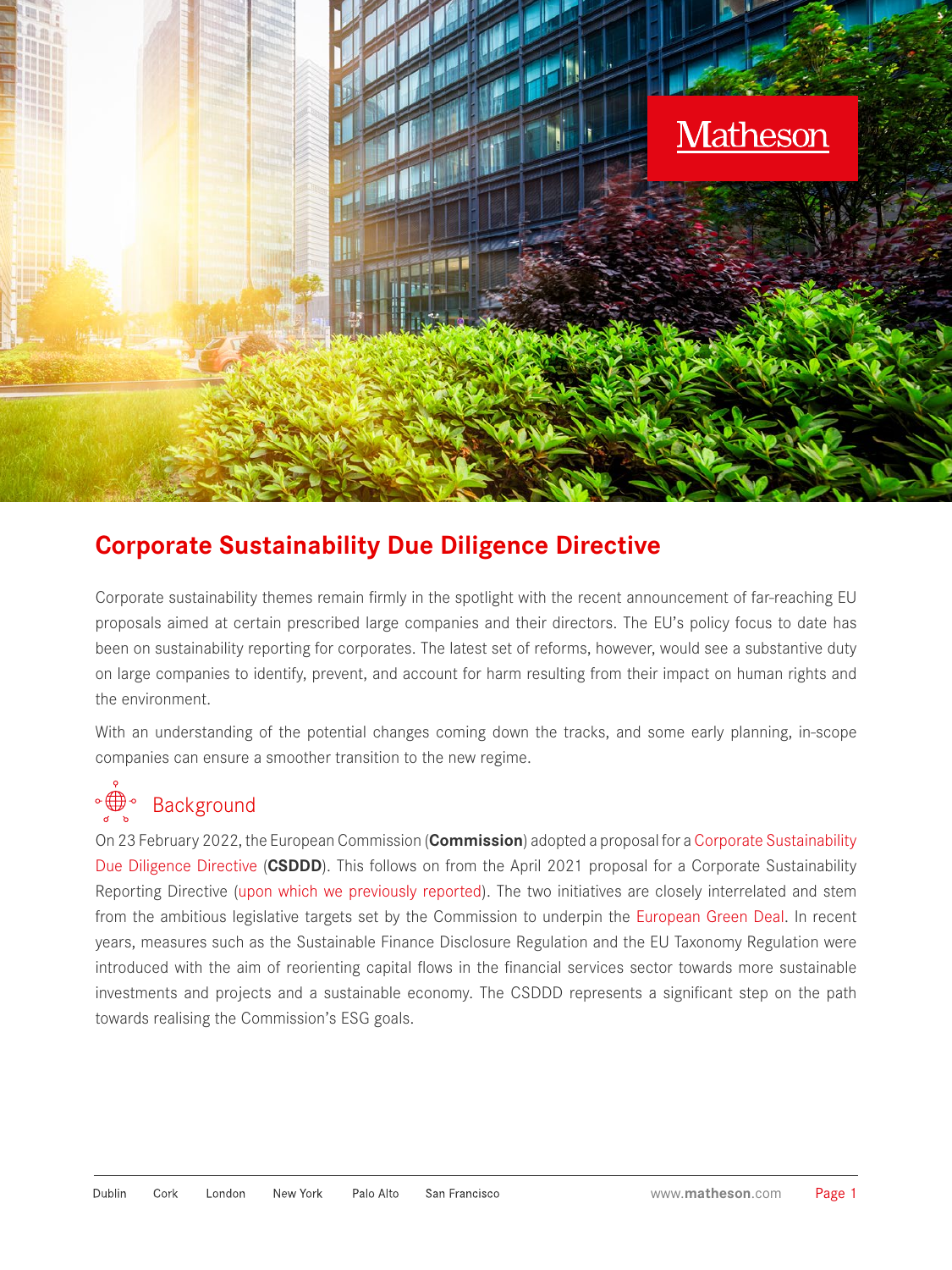**Matheson** 



The CSDDD will apply to:

| <b>Group 1</b><br>companies | All EU limited liability companies<br>with $500+$ employees and $£150$<br>million+ in net turnover worldwide<br>in the last financial year                                                                                                                                                                                                             | Approximately<br>9,400 companies |
|-----------------------------|--------------------------------------------------------------------------------------------------------------------------------------------------------------------------------------------------------------------------------------------------------------------------------------------------------------------------------------------------------|----------------------------------|
| <b>Group 2</b><br>companies | Other EU limited liability companies<br>operating (to the extent of 50% of<br>turnover generated) in defined<br>high impact sectors such as<br>textiles, agriculture and mineral<br>extraction, which do not meet both<br>Group 1 thresholds, but have 250+<br>employees and a net turnover of<br>€40 million+ worldwide in the last<br>financial year | Approximately<br>3,400 companies |
| <b>Non-EU</b><br>companies  | Turnover thresholds generated in                                                                                                                                                                                                                                                                                                                       | Approximately                    |

**companies active in the EU**

Þ 늘 the EU aligned with Groups 1 and 2

4,000 companies

Other types of legal entity may fall within the scope of the CSDDD, depending on their shareholding or ownership structure, or their status as regulated financial undertakings. SMEs will fall outside the scope of the new regime.

### New corporate due diligence duties

The proposal applies to the company's own operations, and those of its subsidiaries and value chains (direct and indirect established business relationships). The CSDDD will not require companies to guarantee, in all circumstances, that adverse impacts will never occur or that they will be stopped. Instead, companies must take appropriate measures (referred to as an 'obligation of means'), in light of the severity and likelihood of different impacts, the measures available to the company in the specific circumstances, and the need to set priorities.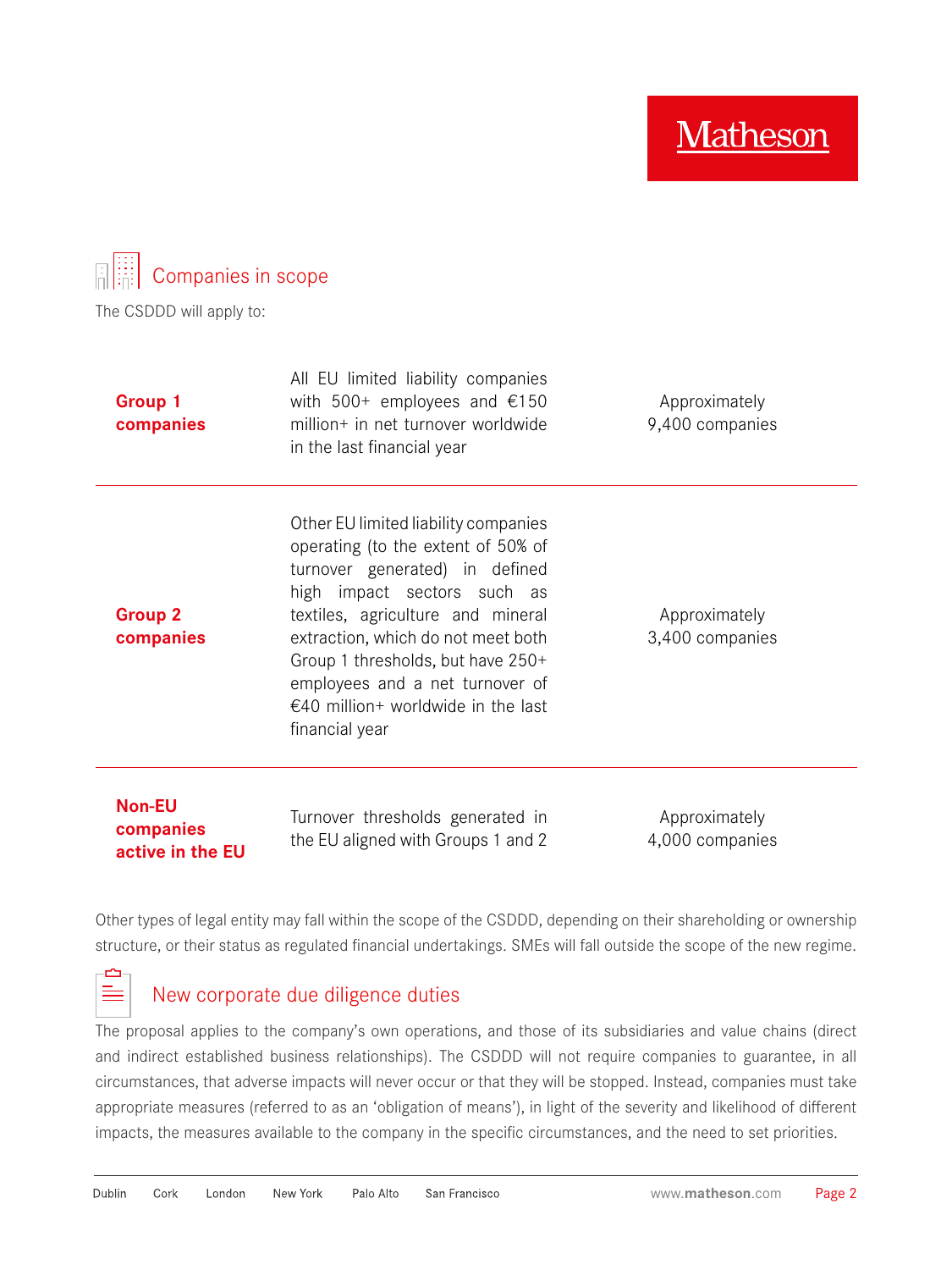Companies falling within the scope of the new regime must:

- integrate due diligence into all company policies;
- have in place a due diligence policy (updated annually) that: describes the company's approach, including in the long term, to due diligence; contains a code of conduct for company employees and subsidiaries; describes the processes put in place to implement due diligence (including the measures taken to verify compliance with the code of conduct and to extend its application to established business relationships);
- **take appropriate measures to identify actual or potential adverse human rights and environmental impacts in** the company's operations, and those of their subsidiaries, and in their established direct or indirect business relationships in their value chain;
- **t** take appropriate measures to prevent potential impacts or to mitigate impacts where prevention is not possible or requires gradual implementation. Interestingly, the CSDDD refers to the creation of contractual termination rights and third party contractual assurances in furtherance of these objectives;
- **take appropriate measures to bring to an end or minimise actual impacts;**
- establish and maintain a complaints procedure for legitimate concerns about potential or actual adverse impacts;
- **number 1** monitor the effectiveness of the due diligence policy and measures regularly; and
- make public disclosures on due diligence matters.

The human rights issues and environmental impacts encompassed by the due diligence duty are contained in an [annex](https://ec.europa.eu/info/publications/proposal-directive-corporate-sustainable-due-diligence-and-annex_en) to the CSDDD and relate broadly to measures under international human rights and environmental conventions.

### Combatting climate change

Group 1 companies (and equivalent non-EU companies) must adopt a plan to ensure that the business model and strategy of the company are compatible with the transition to a sustainable economy and with the limiting of global warming to 1.5°C, in line with the Paris Climate Agreement.

This plan must identify, on the basis of information reasonably available to the company, the extent to which climate change is a risk for, or an impact of, the company's operations. Member States must ensure that, where climate change is or should have been identified as a principal risk for, or a principal impact of, the company's operations, the company includes emission reduction objectives in its plan.

In a move that will impact some company directors, Member States must ensure that companies take into account the fulfilment of these climate change obligations when setting variable remuneration, if variable remuneration is linked to the contribution of a director to the company's business strategy and long-term interests and sustainability.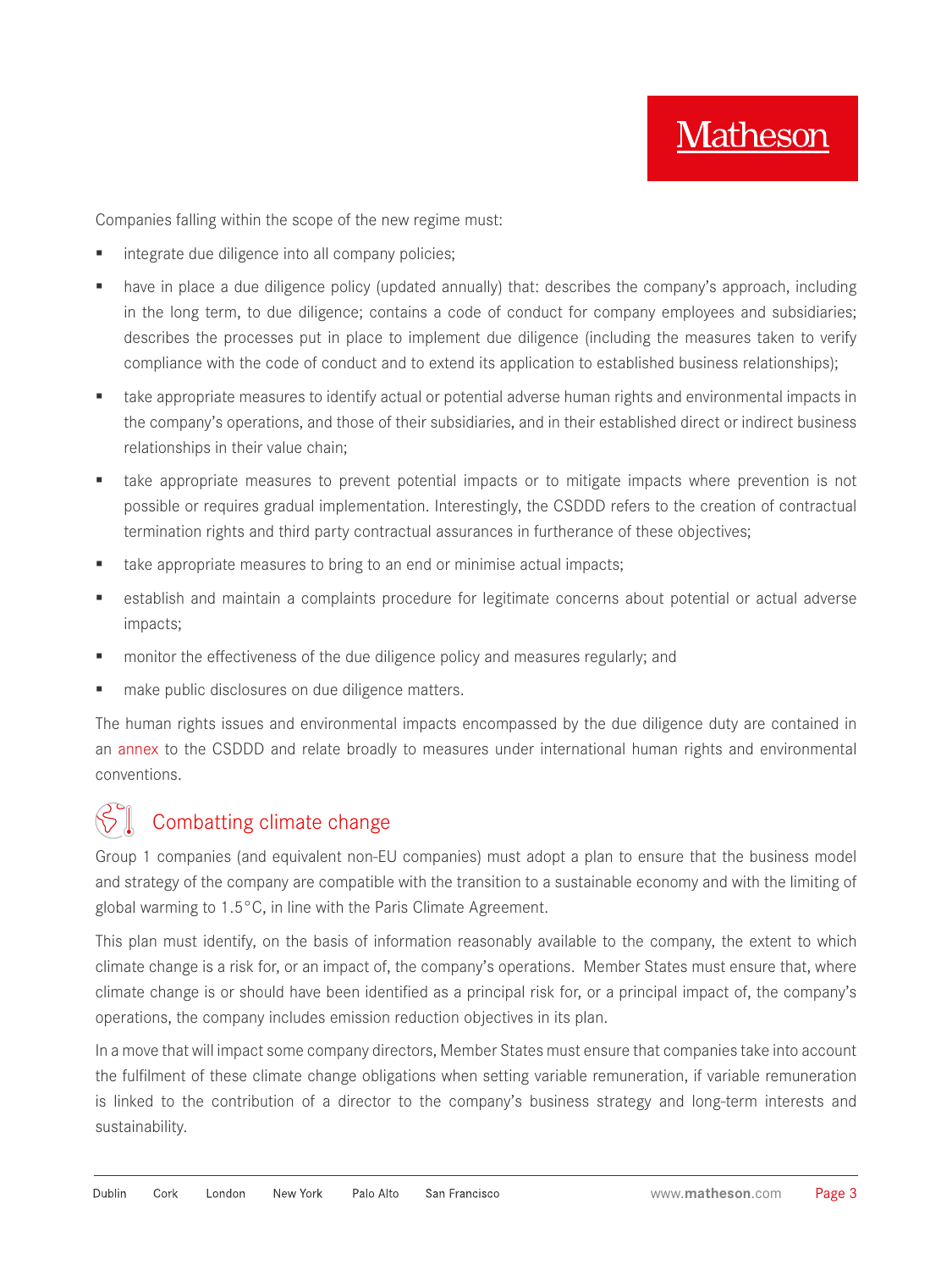## Creation of new directors' duties

The CSDDD will also mandate changes to directors' duties at national level, currently codified in the Companies Act 2014 (as amended). Under the new regime, directors will take on a range of further duties and must:

- put in place and oversee the necessary due diligence frameworks and integrate due diligence into corporate management systems;
- adapt the corporate strategy to actual and potential impacts identified and any due diligence measures taken; and
- in fulfilling their duty to act in the best interest of the company, take into account the consequences of their decisions for sustainability matters, including, where applicable, human rights, climate change and environmental consequences, including in the short, medium and long term.

#### $\mathcal{L}$ Enforcement

Member States will designate a national authority to supervise and impose effective, proportionate and dissuasive sanctions, including fines and compliance orders. To ensure a coordinated EU approach, the Commission will establish a European Network of Supervisory Authorities that will bring together representatives of national bodies.

A civil liability redress mechanism must be established at national level to ensure that victims can be compensated for failure by a company to comply with its obligations under the CSDDD.

#### H Timelines

The proposal is at the early stages of the EU legislative process and will be presented to the European Parliament and the European Council for approval. Once adopted, Member States will have two years to transpose the CSDDD into national law. Group 2 companies and their non-EU equivalents, however, will have a further two years before being brought within the new regime.

# Next steps

Sustainability should feature high on the board agenda for large / in-scope companies. The task involved for companies to deliver on this obligation should not be underestimated and warrants early and careful attention accordingly.

## $\mathcal{L}$  How Matheson can help

ESG is a fast-evolving area and Matheson continues to monitor developments closely. If you would like more information on this or other ESG matters, please get in touch with the partners below, the [ESG Advisory Group](https://www.matheson.com/esg-advisory-group) or with your usual Matheson contact.